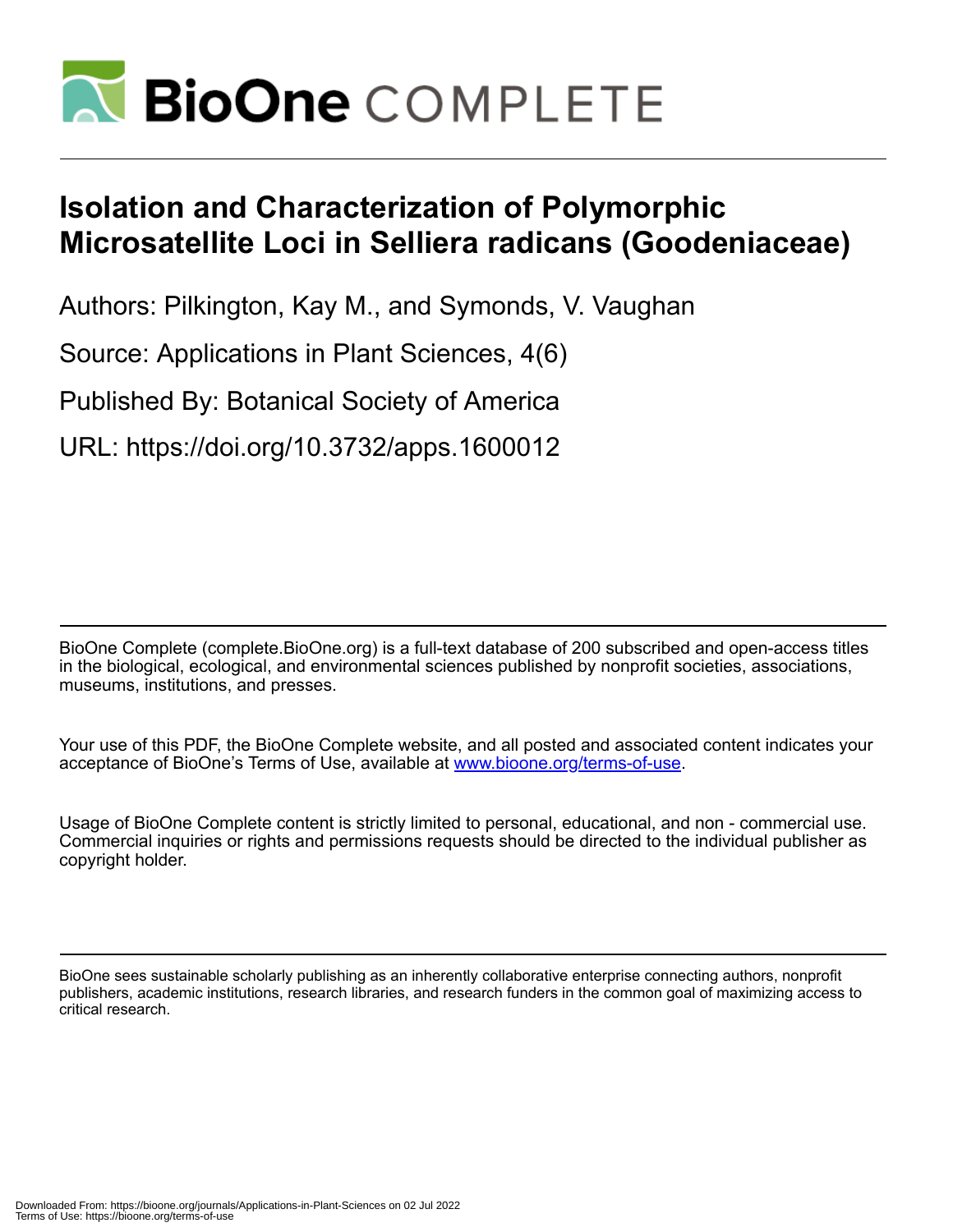

PRIMER NOTE

## **ISOLATION AND CHARACTERIZATION OF POLYMORPHIC MICROSATELLITE LOCI IN** *SELLIERA RADICANS*  **(GOODENIACEAE)** <sup>1</sup>

### KAY M. PILKINGTON<sup>2</sup> AND V. VAUGHAN SYMONDS<sup>2,3</sup>

2 Institute of Fundamental Sciences, Massey University, Private Bag 11222, Palmerston North, New Zealand

- *Premise of the study:* Microsatellite markers were developed for species in the genus *Selliera* (Goodeniaceae) for future investigations of population genetic structure and interspecific hybridization within the genus.
- *Methods and Results:* Using 454 pyrosequencing, 15 new markers were developed from microsatellite loci isolated from *S. radicans.* Primers for the new markers amplify di- and trinucleotide repeat loci from the three *Selliera* species screened. Ten of the new markers are polymorphic in *S. radicans* and six of those 10 loci were found to be polymorphic within each congener. For the focal species, *S. radicans*, the average number of alleles per locus is 3.7 (SE = 0.60) and the average observed and expected heterozygosities are  $0.23$  (SE = 0.07) and 0.47 (SE = 0.08), respectively.
- *Conclusions:* The new markers provide an important resource for future investigations in the genus *Selliera* for both population genetics and research into hybridization between species.

**Key words:** gene flow; Goodeniaceae; hybridization; microsatellite; *Selliera*.

 Three species of *Selliera* Cav. (Goodeniaceae), a small genus of rhizomatous perennial herbs, are currently recognized. The most common, *S. radicans* Cav., was originally described from Australia and also occurs in Chile and New Zealand. Within New Zealand, the species is relatively common along much of the coast and occurs less frequently in inland freshwater habitats. *Selliera radicans* was described by Allan (1961) as "polymorphic, with a considerable range of leaf form and size." Ensuing investigation (Ogden, 1974) into the polymorphic nature of *S. radicans* distinguished an estuarine form and a dune form based on differences in rhizome formation, growth form, and leaf shape, the last of which is the most conspicuous. The estuarine form is typical of *S. radicans* , having elongated spatulate leaves, whereas the dune form has shorter rotund leaves. Ogden (1974) performed common garden studies and determined that the leaf form difference is strongly genetically determined and, on this basis, suggested that the two forms be regarded as distinct ecotypes. Based on further taxonomic investigations, Heenan (1997) later raised the dune ecotype to a distinct species, *S. rotundifolia* Heenan; however, obvious hybrid swarms between *S. radicans* and *S. rotundifolia* have been observed at sites of sympatry.

 The third species in the genus, *S. microphylla* Colenso, was described from two regions of New Zealand in 1890 (Colenso, 1890). This species is morphologically similar to but distinguished from *S. radicans* primarily by a smaller form; however, this difference appears to be a plastic developmental response to the environment, as it disappears when field-collected

University for funding.<br><sup>3</sup> Author for correspondence: v.v.symonds@massey.ac.nz

doi:10.3732/apps.1600012

individuals are grown in a common greenhouse (Symonds and Pilkington, pers. obs.). Based on a single individual, *S. microphylla* has a distinct chromosome number ( $2n = 56$ ; Murray and de Lange, 2013 ) relative to *S. radicans* and *S. rotundifolia* (both  $2n = 16$ ; Dawson, 2000).

 Given various degrees of morphological overlap, developmental plasticity, sympatry, and hybridization, genetic distinction among these species and, therefore, taxonomic status warrant further investigation. Here, using 454 pyrosequencing, microsatellite markers were developed for *Selliera* species for use in assessing genetic structure within and investigating hybridization among *Selliera* species in future work.

#### METHODS AND RESULTS

 DNA from *S. radicans* collected from a population at Moana Roa beach (Appendix 1) was chosen for 454 sequencing. Genomic DNA was extracted from silica gel-dried leaf tissue using a modified cetyltrimethylammonium bromide (CTAB) method with an initial sucrose-Tris-EDTA (STE) wash ( Shepherd and McLay, 2011) and an additional RNase step. The resulting DNA was dissolved in 100 μL of TE buffer. The sample had a concentration of 84.8 ng/ $\mu$ L and a 260/280 absorbance reading of 1.99 as measured on a NanoDrop 2000 (Thermo Fisher Scientific, Waltham, Massachusetts, USA). The DNA was run on a 1% agarose gel to assess DNA quality and ensure that RNA had been removed successfully. Approximately 5 μg of this DNA was used to construct a shotgun genomic DNA library that was sequenced in a full run on a 454 GS FLX system (454 Life Sciences, a Roche Company, Branford, Connecticut, USA) by New Zealand Genomics Ltd.

 The 454 sequencing run generated more than 23 Mb of quality data, with 57,561 sequences averaging 407 bp in length. The sequence data were assembled into contigs in Geneious (version 5.6.7; Kearse et al., 2012) to increase the efficiency of microsatellite detection and to prevent locus duplication. The assembly yielded 8101 contigs with an average sequence length of 672 bp. MSATCOM-MANDER version 0.8.2 (Faircloth, 2008) was used to search the *Selliera* contigs for di-, tri-, and tetranucleotide repeat motifs with a minimum of seven uninterrupted repeats and with the requirement to design primers at least 50 bp from the repeat region using Primer3 ( Rozen and Skaletsky, 1999 ). Criteria for primer pair

Applications in Plant Sciences 2016 4(6): 1600012; http://www.bioone.org/loi/apps © 2016 Pilkington and Symonds. Published by the Botanical Society of America. This work is licensed under a Creative Commons Attribution License (CC-BY-NC-SA).

<sup>1</sup> Manuscript received 29 January 2016; revision accepted 3 March 2016. The authors thank the Institute of Fundamental Sciences at Massey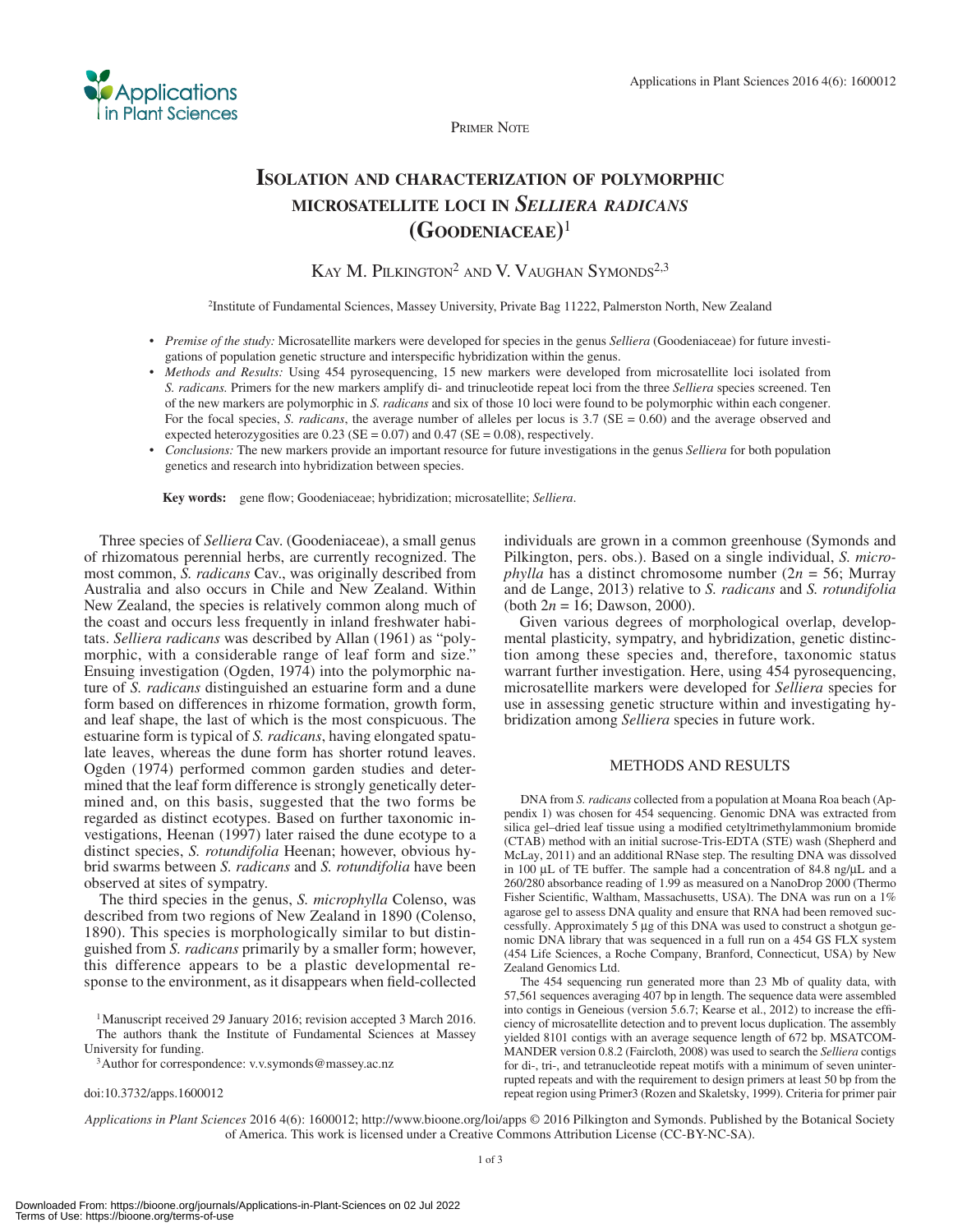| TABLE 1. Characteristics of 15 microsatellite marker primer pairs developed from <i>Selliera radicans</i> . |  |  |  |  |  |
|-------------------------------------------------------------------------------------------------------------|--|--|--|--|--|
|-------------------------------------------------------------------------------------------------------------|--|--|--|--|--|

| Locus <sup>a</sup> |       | Primer sequences $(5'–3')$ | Repeat motif        | Allele size range (bp) | Pooling group/dye <sup>e</sup> | GenBank<br>accession no. |
|--------------------|-------|----------------------------|---------------------|------------------------|--------------------------------|--------------------------|
| SR3b               | F:    | TGTGCTAGTCACTCTGTGGAG      | $(TC)$ <sub>7</sub> | 196                    | <b>NA</b>                      | KU589266                 |
|                    | R:    | TGAGGAACCCACCTTGGTC        |                     |                        |                                |                          |
| $SR4^b$            | F:    | ACCTATGCGCACATCACTTG       | $(TA)_{7}$          | 302                    | <b>NA</b>                      | KU589267                 |
|                    | R:    | CGCACTGTGTACCTGTCAAC       |                     |                        |                                |                          |
| SR <sub>6</sub>    | F:    | GAGCTTGAGCTGGTTCCTC        | $(GA)_{8}$          | $208 - 214$            | 2/NED                          | KU522441                 |
|                    | R:    | CCAGTCTCAGTCACAAGCG        |                     |                        |                                |                          |
| $SR11^{c,d}$       | F:    | GCTCTACTTGCACGGCTTC        | $(GT)_{8}$          | $182 - 194$            | 2/VIC                          | KU522442                 |
|                    | R:    | GTGCTCACATGGGATCTGC        |                     |                        |                                |                          |
| $SR13^{c,d}$       | F:    | AGGTCCTCACCCTCTTGAAC       | $(TC)$ <sub>7</sub> | 313-315                | 4/FAM                          | KU522443                 |
|                    | R:    | CAGCATGTTTGAAGCTACGTG      |                     |                        |                                |                          |
| <b>SR17</b>        | F:    | AATGGAAAGCAACCAATCCC       | $(AT)_{12}$         | $252 - 258$            | 1/FAM                          | KU522444                 |
|                    | R:    | TGTTCCAACGATTTGACCAAC      |                     |                        |                                |                          |
| <b>SR24</b>        | F:    | GGCAAGTAGGAAATGTGGGC       | $(AT)_{8}$          | $203 - 209$            | 3/NED                          | KU522445                 |
|                    | R:    | TCTCCTGAACCAGCAACCG        |                     |                        |                                |                          |
| $SR29^{c,d}$       | $F$ : | GAACGGCAGCAAACTACCC        | (AG) <sub>7</sub>   | 397-399                | $3/$ VIC                       | KU522446                 |
|                    | R:    | AGCCTCCAAGAGACTTGACC       |                     |                        |                                |                          |
| <b>SR31</b>        | F:    | CAGCCGAGTGCCTACCTTC        | (CT) <sub>7</sub>   | 369-373                | 1/NED                          | KU522447                 |
|                    | R:    | CGCCCAACTATCAAGCCAC        |                     |                        |                                |                          |
| SR33 <sup>b</sup>  | F:    | TAAGGAAGGCGGCTTGTGC        | $(AT)_{9}$          | 235                    | <b>NA</b>                      | KU589268                 |
|                    | R:    | TTGGTCGACTATCGGACGG        |                     |                        |                                |                          |
| $SR35^b$           | F:    | TTGGTATCAGAGCACCCAG        | $(GT)$ <sup>o</sup> | 177                    | <b>NA</b>                      | KU589269                 |
|                    | R:    | GCACTTGGTCAGTGCCTTC        |                     |                        |                                |                          |
| SR37c              | F:    | TCAAGCCTTTGGCAAGATAGTC     | $(AG)_{10}$         | 296-302                | 2/FAM                          | KU522448                 |
|                    | R:    | ACTCGTGGACGTAGGTTCTG       |                     |                        |                                |                          |
| $SR41^b$           | $F$ : | CGATTTCCGGCGAACTAGC        | (AC) <sub>7</sub>   | 352                    | <b>NA</b>                      | KU589270                 |
|                    | R:    | AAACCCTAGCCGACGAACC        |                     |                        |                                |                          |
| <b>SR45</b>        | F:    | CTGCGATAGCGTCGATTCC        | (GAT)               | $271 - 283$            | 1/VIC                          | KU522449                 |
|                    | R:    | GTGGTTGATCCATATTACCAGGC    |                     |                        |                                |                          |
| $SR46^d$           | F:    | AGCAACACGGCCAACAAAG        | $(TA)_{11}$         | $253 - 267$            | $4/$ VIC                       | KU522450                 |
|                    | R:    | CTGCATCGGTGGTTGTACG        |                     |                        |                                |                          |

*Note*: NA = not applicable.

<sup>a</sup> Annealing temperature used in PCR was 53<sup>o</sup>C for all loci.<sup>b</sup> Monomorphic locus in *S. radicans*.

c Monomorphic locus in *S. rotundifolia.*

d Monomorphic locus in *S. microphylla.*

e Marker pooling and dye combinations.

design included PCR product size between 150–350 bp with no long repeats (>4 bp) in the region surrounding the microsatellite (e.g., mononucleotide repeats) and primers optimally with 60% GC content and a GC clamp at the 3' end.

From the contigs, MSATCOMMANDER (Faircloth, 2008) detected 227 repeat motifs; of these, 196 were dinucleotide repeats (86%), of which there was a high frequency of AT repeats (51%), 30 were trinucleotide repeats (13%), and one was a tetranucleotide repeat (0.4%). Given our criteria, Primer3 ( Rozen and Skaletsky, 1999) successfully designed primers for 107 of the 227 repeat regions detected; 90 were designed for dinucleotide repeats, 17 were designed for trinucleotide repeats, and no primer pairs could be designed for the one tetranucleotide repeat.

 From the 107 primer pairs, 43 were selected for initial testing based on a refinement of criteria, including a maximum number of uninterrupted repeats (12), primer melting temperatures, and overall maximum repeat length. Selected primer pairs were manufactured by IDT (Coralville, Iowa, USA) and screened initially on 15 individuals representing multiple populations of *S. radicans* , *S. rotundifolia*, and *S. microphylla*. PCR amplification was performed in a volume of 10 μL with 1× buffer BD (Solis BioDyne, Tartu, Estonia), 50 μM of each dNTP, 2.5 μM MgCl<sub>2</sub>, 0.5 units of FIREPol DNA polymerase (Solis BioDyne), 20 nM of forward primer, 450 nM of reverse primer, and 450 nM M13 tail primer labeled with FAM (see Schuelke, 2000 for M13-tailed PCR). Amplification by PCR was attained by: 95 $\degree$ C for 3 min; 35 cycles of 95 $\degree$ C for 30 s, 53 $\degree$ C

TABLE 2. Results of primer screening in populations of *Selliera radicans.*<sup>a</sup>

|                 |   | Napier $(N = 20)$ |             |   | Ohiwa $(N = 20)$ |             | Tauranga $(N = 20)$ |             | Australia ( $N = 10$ ) |            |             | Total $(N = 70)$ |   |             |             |
|-----------------|---|-------------------|-------------|---|------------------|-------------|---------------------|-------------|------------------------|------------|-------------|------------------|---|-------------|-------------|
| Locus           | A | $H_{\rm o}$       | $H_{\rm e}$ | A | $H_{\rm o}$      | $H_{\rm e}$ | А                   | $H_{\rm o}$ | $H_{\circ}$            | A          | $H_{\rm o}$ | $H_{\rm e}$      | А | $H_{\rm o}$ | $H_{\rm e}$ |
| SR <sub>6</sub> |   |                   |             |   |                  |             |                     |             | $\Omega$               | $\bigcirc$ | 1.00        | 0.50             | 3 | 0.15        | 0.26        |
| <b>SR11</b>     |   |                   |             |   |                  |             |                     | 1.00        | 0.50                   |            | 1.00        | 0.50             |   | 0.48        | 0.39        |
| <b>SR13</b>     |   |                   |             |   |                  |             |                     |             | $\Omega$               |            |             |                  |   | $\Omega$    | 0.23        |
| <b>SR17</b>     |   |                   |             |   |                  |             |                     |             | 0.19                   |            |             |                  |   | $\Omega$    | 0.55        |
| <b>SR24</b>     | C | 1.00              | 0.50        | ↑ | 0.42             | 0.39        |                     |             | 0.50                   |            |             |                  | 4 | 0.37        | 0.66        |
| SR29            |   |                   |             |   |                  |             |                     |             | $\Omega$               |            |             |                  |   | $\Omega$    | 0.23        |
| <b>SR31</b>     |   |                   |             |   |                  |             |                     |             |                        |            |             |                  |   | $\Omega$    | 0.17        |
| <b>SR37</b>     |   | $\Omega$          |             |   | 0.70             | 0.50        |                     | 0.42        | 0.63                   | $\bigcirc$ | 1.00        | 0.50             |   | 0.46        | 0.80        |
| SR45            | 2 | 0.05              | 0.14        | ◠ | 0.10             | 0.10        |                     | 0.74        | 0.65                   |            |             |                  | 4 | 0.25        | 0.68        |
| SR46            | 2 | 0.05              | 0.05        |   | 0.79             | 0.63        |                     | 0.79        | 0.66                   | ∍          | 1.00        | 0.50             |   | 0.59        | 0.76        |

*Note*:  $A =$  number of alleles;  $H_e =$  expected heterozygosity;  $H_o =$  observed heterozygosity.

Voucher information is provided in Appendix 1.